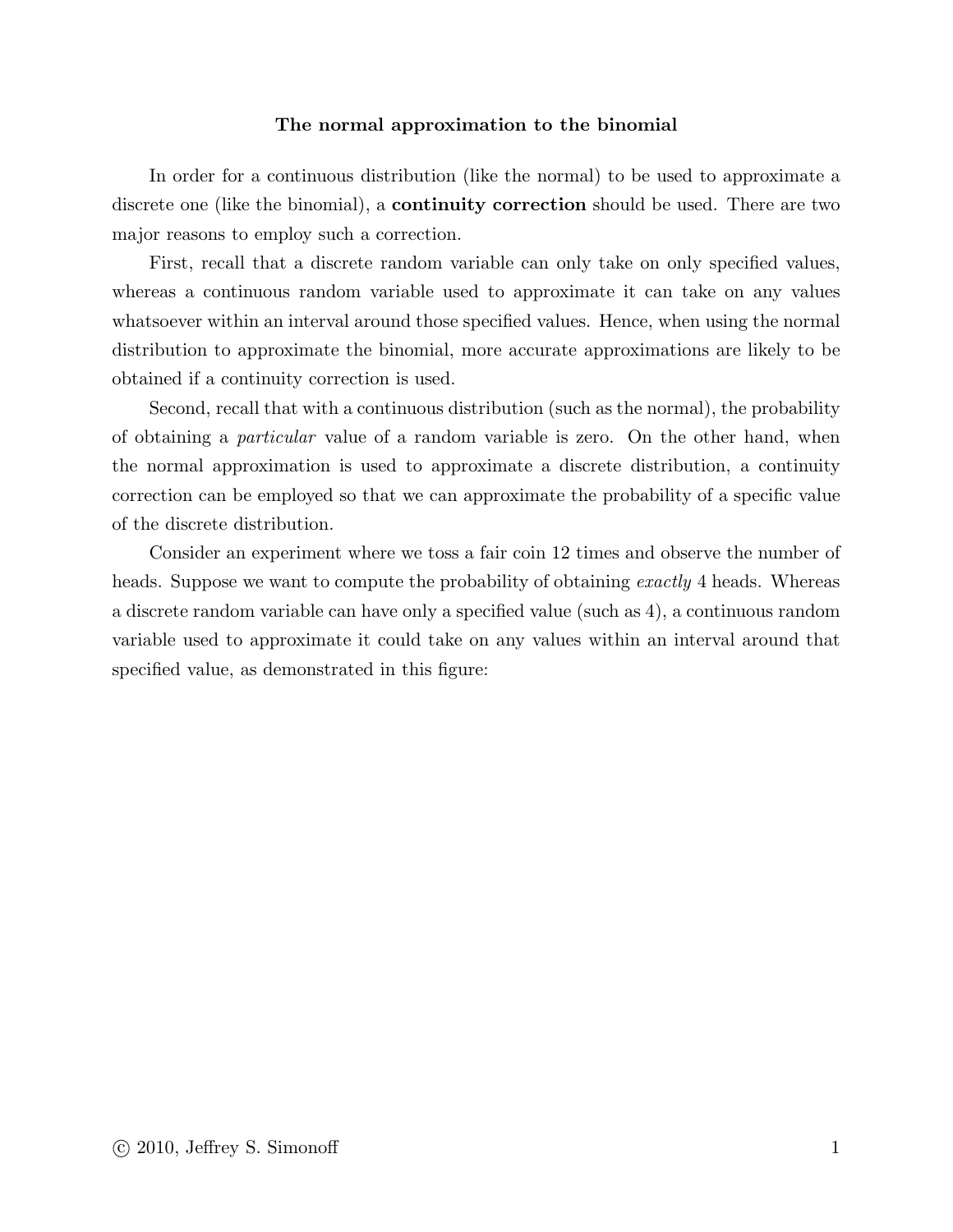

The continuity correction requires adding or subtracting .5 from the value or values of the discrete random variable  $X$  as needed. Hence to use the normal distribution to approximate the probability of obtaining exactly 4 heads (i.e.,  $X = 4$ ), we would find the area under the normal curve from  $X = 3.5$  to  $X = 4.5$ , the lower and upper boundaries of 4. Moreover, to determine the approximate probability of observing at least 4 heads, we would find the area under the normal curve from  $X = 3.5$  and above since, on a continuum, 3.5 is the lower boundary of X. Similarly, to determine the approximate probability of observing at most 4 heads, we would find the area under the normal curve from  $X = 4.5$ and below since, on a continuum, 4.5 is the upper boundary of X.

When using the normal distribution to approximate discrete probability distribution functions, we see that semantics become important. To determine the approximate probability of observing fewer than 4 heads, we would find the area under the normal curve from 3.5 and below; to determine the approximate probability of observing at most 4 heads, we would find the area under the normal curve from 4.5 and below, since the latter event includes the value  $X = 4$ .

Now consider the binomial distribution in particular. Let  $H$  be the number of heads in 12 flips of a fair coin. We know that the probability of observing exactly  $k$  heads in 12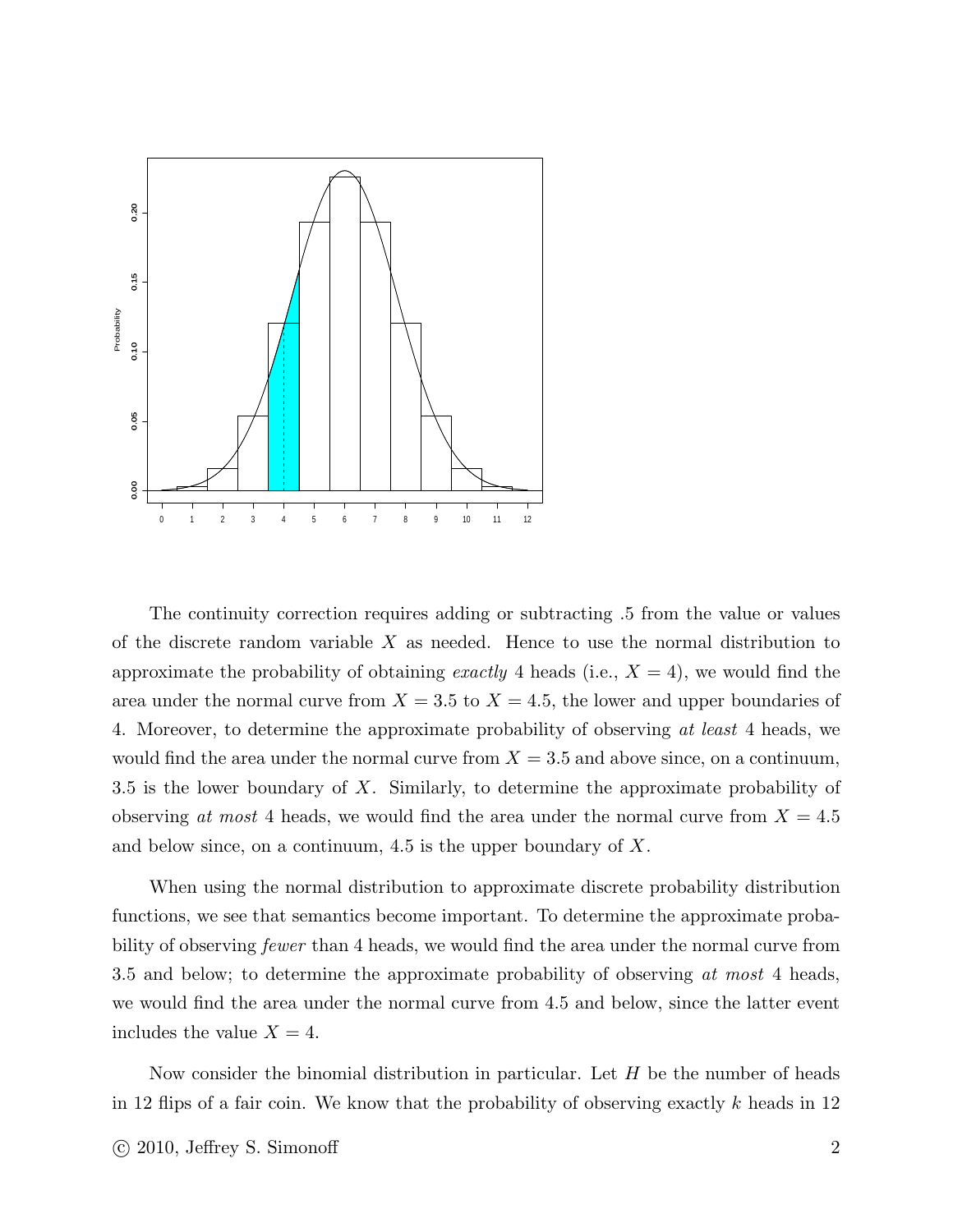flips is

$$
P(H = k) = {12 \choose k} (.5)^k (.5)^{12-k}, \qquad k = 0, 1, 2, ..., 12.
$$

We also know that the mean of this binomial distribution is given by

$$
\mu = np = (12)(.5) = 6,
$$

while the standard deviation is given by

$$
\sigma = \sqrt{np(1-p)} = \sqrt{(12)(.5)(.5)} = 1.732.
$$

Say we are interested in the probability of observing between 3 and 5 heads, inclusive; that is,  $P(3 \leq H \leq 5)$ . We can calculate this exactly, of course:

$$
P(3 \le H \le 5) = P(H = 3) + P(H = 4) + P(H = 5) = .05371 + .12085 + .19336 = .36792
$$

What about the normal approximation to this value? First, we should check whether the normal approximation is likely to work very well in this case. A useful rule of thumb is that the normal approximation should work well enough if both  $np$  and  $n(1-p)$  are greater than 5. For this example, both equal 6, so we're about at the limit of usefulness of the approximation.

Back to the question at hand. Since  $H$  is a binomial random variable, the following statement (based on the continuity correction) is exactly correct:

$$
P(3 \le H \le 5) = P(2.5 < H < 5.5).
$$

Note that this statement is **not** an approximation — it is **exactly correct!** The reason for this is that we are adding the events  $2.5 < H < 3$  and  $5 < H < 5.5$  to get from the left side of the equation to the right side of the equation, but for the binomial random variable, these events have probability zero. The continuity correction is **not** where the approximation comes in; that comes when we approximate  $H$  using a normal distribution with mean  $\mu = 6$  and standard deviation  $\sigma = 1.732$ :

$$
P(3 \le H \le 5) = P(2.5 < H < 5.5)
$$
\n
$$
\approx P\left(\frac{2.5 - 6}{1.732} < Z < \frac{5.5 - 6}{1.732}\right)
$$
\n
$$
= P(-2.02 < Z < -.29)
$$
\n
$$
= P(Z < -.29) - P(Z < -2.02)
$$
\n
$$
= .3859 - .0217 = .3642
$$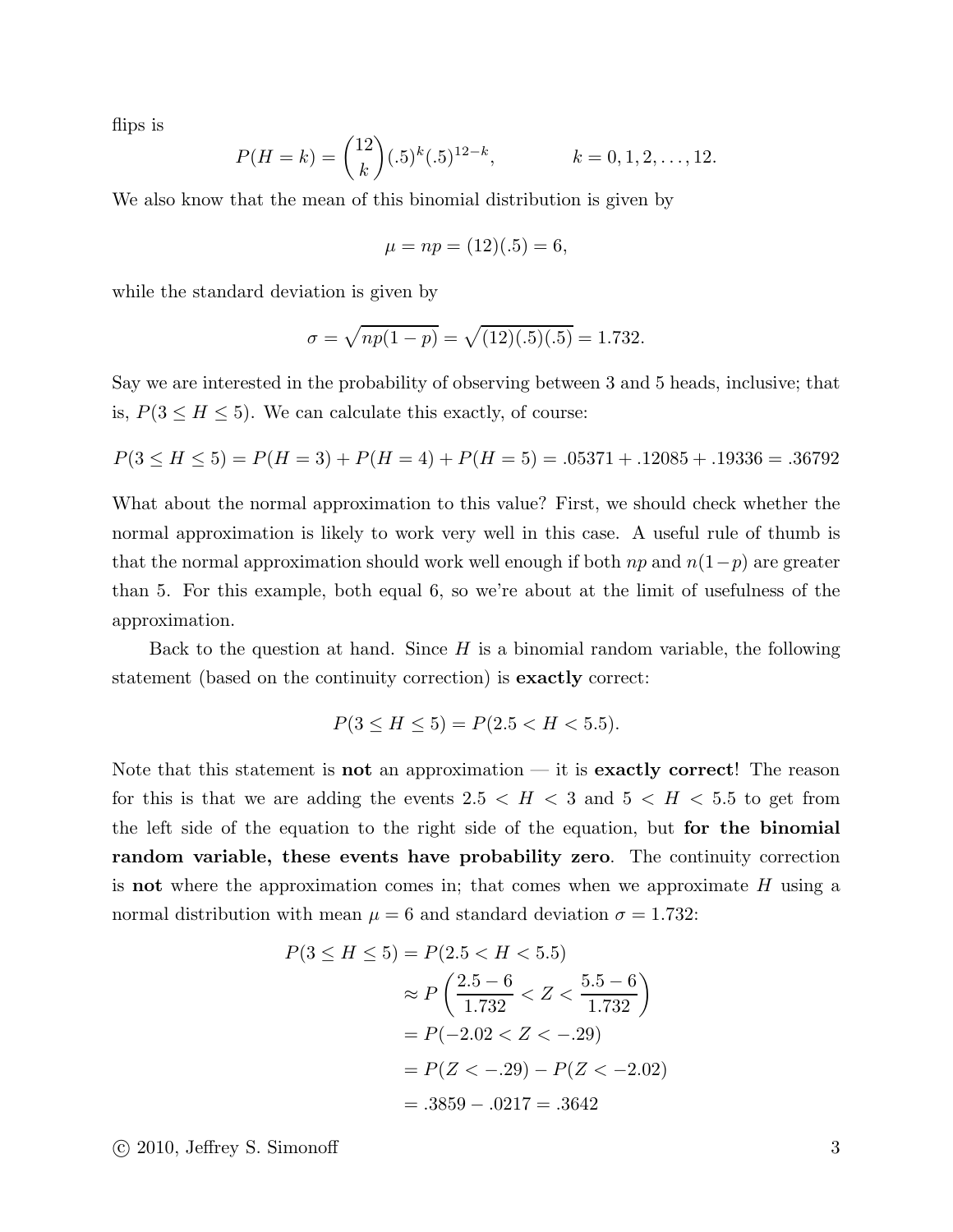Note that the approximation is only off by about 1%, which is pretty good for such a small sample size.

**Example.** Suppose that a sample of  $n = 1,600$  tires of the same type are obtained at random from an ongoing production process in which 8% of all such tires produced are defective. What is the probability that in such a sample not more than 150 tires will be defective?

Answer. We approximate the  $B(1600, .08)$  random variable T with a normal, with mean  $(1600)(.08) = 128$  and standard deviation  $\sqrt{(1600)(.08)(.92)} = 10.85$ . The probability calculation is thus

$$
P(T \le 150) = P(T < 150.5)
$$
\n
$$
\approx P\left(Z < \frac{150.5 - 128}{10.85}\right)
$$
\n
$$
= P(Z < 2.07)
$$
\n
$$
= .9808
$$

Example. Based on past experience, 7% of all luncheon vouchers are in error. If a random sample of 400 vouchers is selected, what is the approximate probability that

- (a) exactly 25 are in error?
- (b) fewer than 25 are in error?
- (c) between 20 and 25 (inclusive) are in error?

Answer. We approximate the  $B(400, 07)$  random variable V with a normal, with mean  $(400)(.07) = 28$  and standard deviation  $\sqrt{(400)(.07)(.93)} = 5.103$ . The probability calculations are thus

(a)

$$
P(V = 25) = P(24.5 < V < 25.5)
$$
\n
$$
\approx P\left(\frac{24.5 - 28}{5.103} < Z < \frac{25.5 - 28}{5.103}\right)
$$
\n
$$
= P(-.69 < Z < -.49)
$$
\n
$$
= .3121 - .2451 = .0670
$$

(b)

$$
P(V < 25) = P(V < 24.5)
$$
\n
$$
\approx P\left(Z < \frac{24.5 - 28}{5.103}\right)
$$
\n
$$
= P(Z < -.69)
$$
\n
$$
= .2451
$$

 $\odot$  2010, Jeffrey S. Simonoff  $\ddot{\phantom{a}}$  4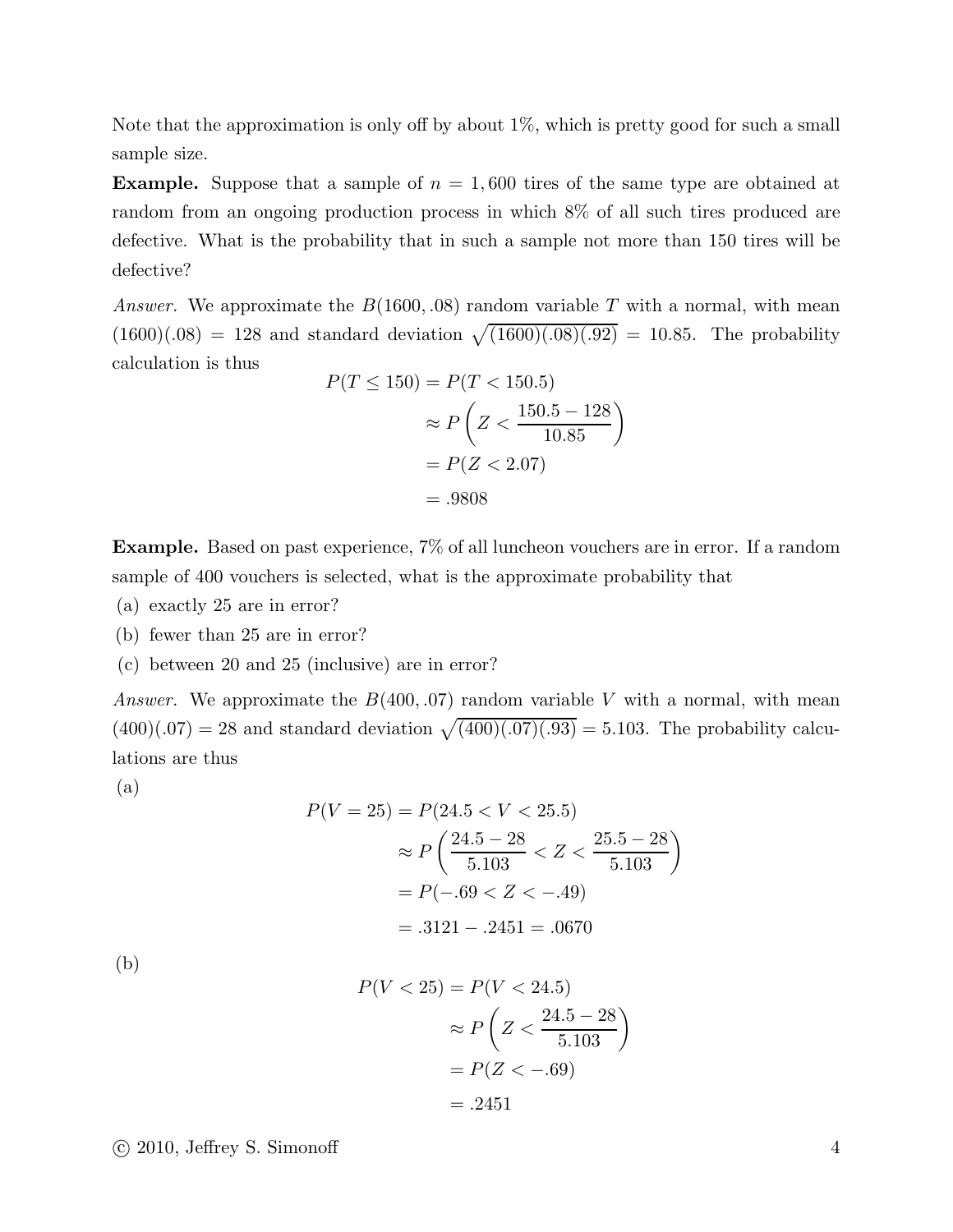(c)

$$
P(20 \le V \le 25) = P(19.5 < V < 25.5)
$$
  
\n
$$
\approx P\left(\frac{19.5 - 28}{5.103} < Z < \frac{25.5 - 28}{5.103}\right)
$$
  
\n
$$
= P(-1.67 < Z < -.49)
$$
  
\n
$$
= .3121 - .0475 = .2646
$$

The normal approximation to the binomial is the underlying principle to an important tool in statistical quality control, the Np chart. Say we have an assembly line that turns out thousands of units per day. Periodically (daily, say), we sample  $n$  items from the assembly line, and count up the number of defective items, D. What distribution does D have?  $B(n, p)$ , of course, with p being the probability that a particular item is defective. Thus, examination of D allows us to see if the probability of a defective item is changing over time; that is, the process is getting out of control.

Consider the following situation. Our assembly line has been running for a while, and based on this historical data, we've seen that the probability of an individual item being defective is .02 (this would come from sampling and getting the empirical frequency of defectives). Our online quality control system samples 1000 items per day, and counts up the number of defectives D. We know that  $D \sim B(1000, .02)$ , so  $E(D) = (1000)(.02) = 20$ and  $S(D) = \sqrt{(1000)(.02)(.98)} = 4.427$ . Thus, D is approximately normally distributed with mean  $\mu = 20$  and standard deviation  $\sigma = 4.427$ . This allows us to assess whether future values of D are unusual, by seeing whether they get "too far" from 20.

Here is an example of an Np chart.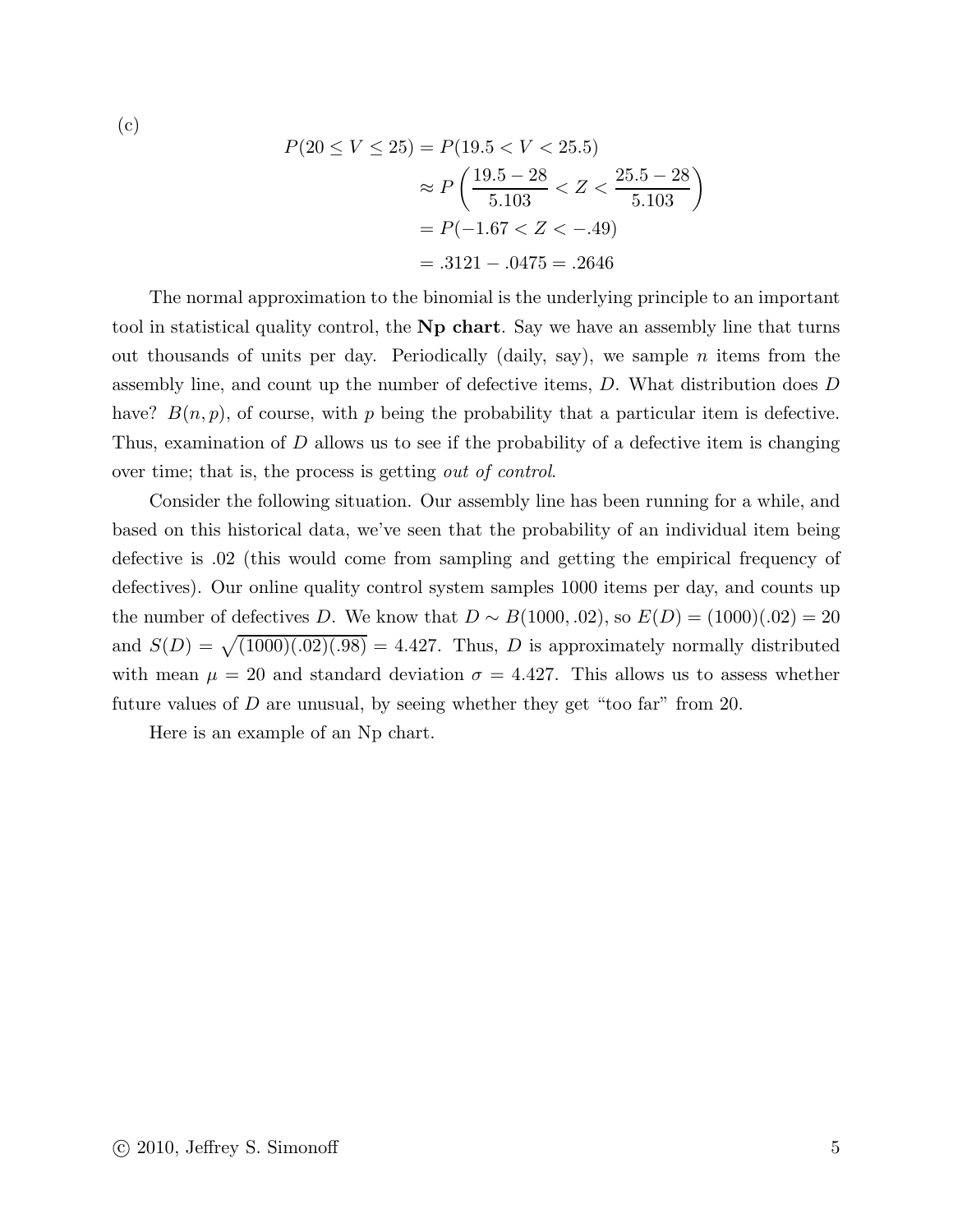

The chart consists of the values for the process plotted with three lines: the expected number of defects in the center, and two control limits at  $\mu \pm 3\sigma$  (the number 3 is arbitrary, but standard). Since D is roughly normally distributed, we know that the probability of D being outside the control limits, assuming that p is staying at .02, is  $P(|Z| > 3) = .0026$ . So in this case, where there are 200 days worth of data, we're not surprised to see a day or two outside the limits. There are actually three, but this is just random fluctuation; we know that because the process "settles down" to its correct value immediately. In fact, these data do come from a stable process.

Now consider this chart: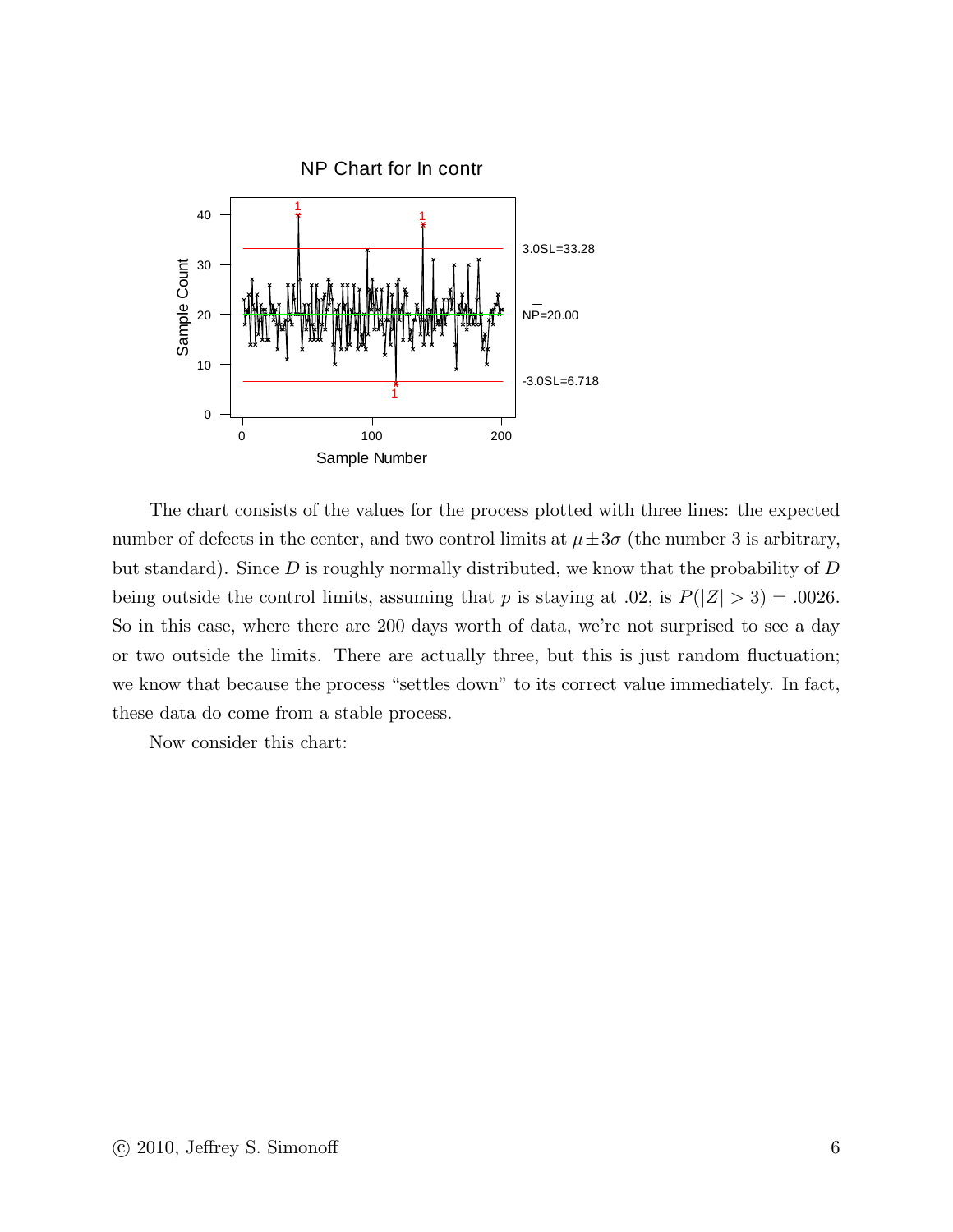

This chart is very different. About 100 days into the sample, the process starts to go "out of control." Eventually the D values move outside the control limits, and the process should be stopped and corrected. In fact, for these data, starting with the  $101^{st}$ observation, I increased p steadily by .0003 per day.

Control charts also can be constructed based on other statistics, such as means and standard deviations. They are an integral part of the idea of kaizen, or continuous improvement, that has revolutionized manufacturing around the world in recent years.